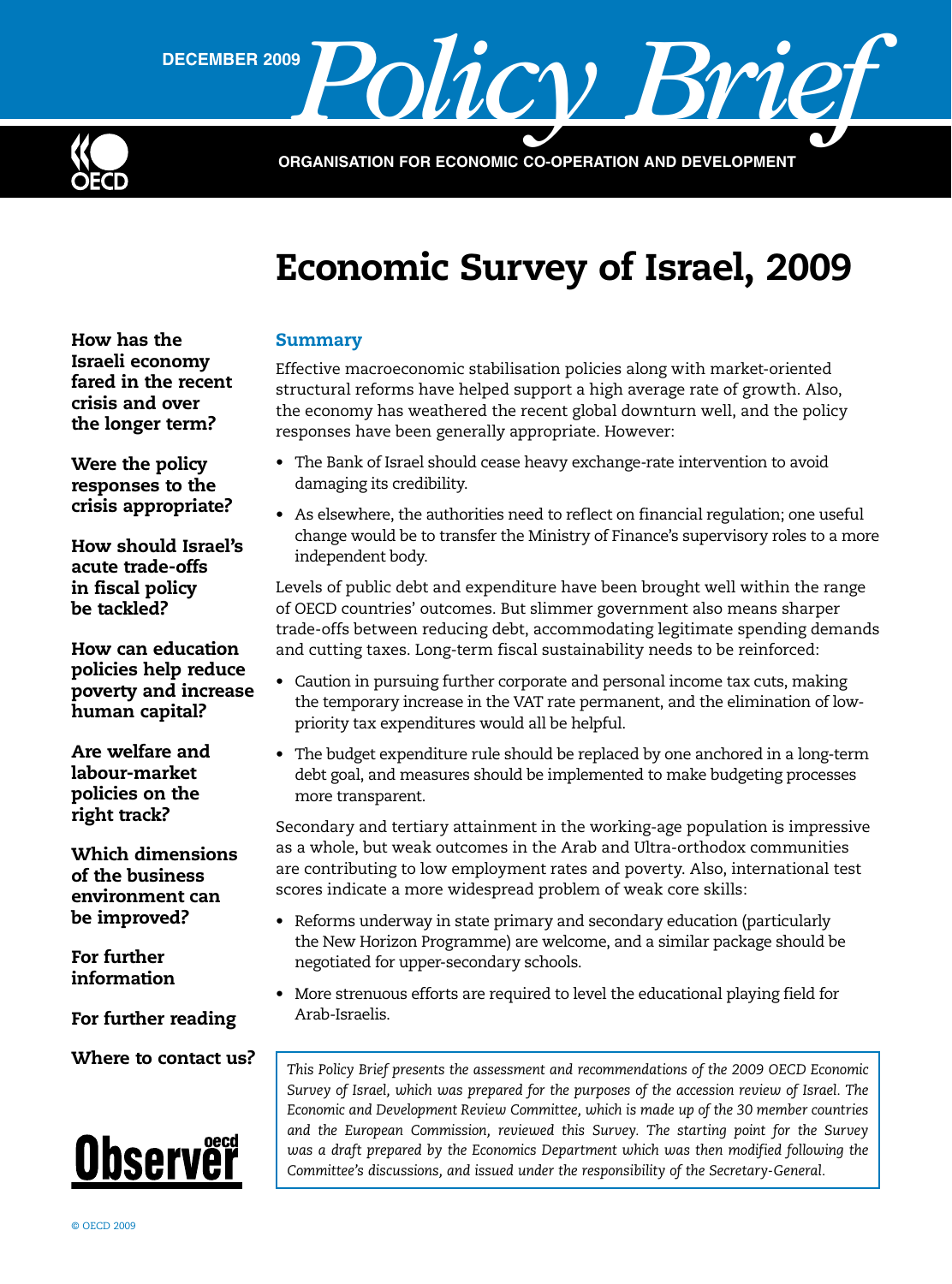- More vocationally oriented learning needs to be encouraged in the Ultraorthodox community.
- Another attempt should be made to boost state tertiary-education funding while raising tuition fees and strengthening the student loan system.

The welcome "welfare to work" approach in social policy will help to enhance work incentives, thereby achieving a sustainable reduction in poverty levels. It should be developed further and be accompanied by other measures that more strongly focus labour-market and social policies on low-income households:

- The Light for Employment Programme and the earned-income tax credit (EITC) should be rolled out on a nationwide basis, though in both cases close monitoring must continue.
- The EITC should be raised along with an increase in the level and coverage of Income Support benefit. Savings on the universal child allowance should be considered.
- Labour-market regulation should be more uniformly enforced, particularly the minimum wage. At the same time its value relative to the average wage should be reduced progressively over time.

Despite much progress, there is plenty of scope to improve the business environment:

- OECD indicators suggest firms are overly hampered by regulation, calling for review.
- Support for investment, R&D and SMEs is complex and demands regular and rigorous programme assessment. Agricultural support should be pared back.
- General competition legislation and enforcement is suitable, but networkindustry reform is lagging in some sectors, notably in the production and distribution of electricity.
- $\bullet$  Strained road and rail infrastructure require continued policy attention.  $\blacksquare$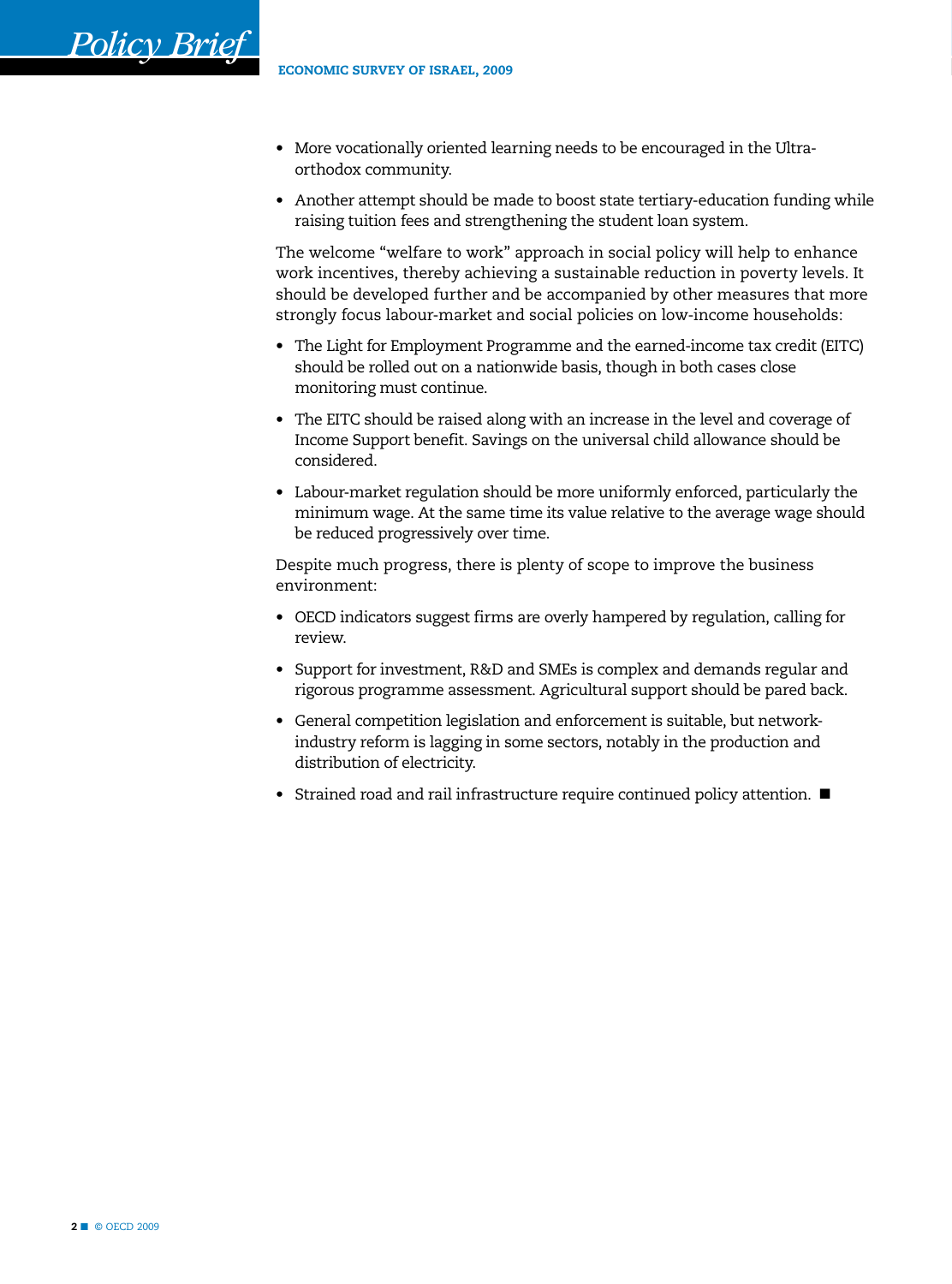How has the Israeli economy fared in the recent crisis and over the longer term?

<span id="page-2-0"></span> *Policy Brief*

Israel's economic development has certain parallels with that of some OECD countries, in particular its earlier move towards market-oriented policies that aided an expansion of high-value adding export sectors. A sea change in macroeconomic policy and a shift towards market-oriented structural reforms was prompted by chronic hyperinflation and unsustainable public-debt levels in the mid-1980s. Anti-inflationary measures were particularly successful, allowing the introduction of inflation targeting in the early 1990s, which brought price increases down to low, single-digit levels by the end of the decade. The early 1990s also saw the emergence of a world-class, export-based high-tech sector specialising in computer hardware and software, medical technologies and pharmaceuticals. Thus, the economy rode high on the dot.com bubble but also slumped following its collapse, with a recession in the early 2000s.

But Israel's unusual history and geopolitical situation mean the economy is atypical in many respects. Significant financial and human resources are absorbed by a large defence force and civilian security services; military aid contributes to a large net balance of inward transfers in the current account; and trade and investment flows are substantial with the wider world, but relatively limited with neighbouring economies. Furthermore, society is complicated, with many policy agendas rooted in ethnicity and religion. And the population has been profoundly shaped by immigration, most notably in recent history by a massive influx from the former Soviet Union in the early 1990s. Immigration flows have subsided since then, but population growth remains well above that in most OECD countries due to high birth rates in the Arab-Israeli and Ultra-orthodox Jewish (Haredi) communities.

In light of the substantial and frequent past shocks to the economy, growth from mid-2003 to mid-2008 was uniquely stable, with almost constant annual real GDP growth at a little over 5%. And, despite past fits and starts and the current downturn, growth has averaged nearly 4% since the mid-1990s, a fast pace compared with most OECD countries. That said, per capita performance has been less impressive, and substantial gaps in living standards with those of top-flight countries remain. GDP per capita on a purchasing-power-parity basis is currently about 80% of the OECD average but, for instance, only 60% of that in the United States. The key challenge here is the need to increase productivity growth over the longer term through both improving the business environment and raising educational outcomes.

The current downturn is the result of one of the few purely external shocks in Israel's recent history. Conservative lending by banks and relatively light exposure to foreign toxic assets saved the authorities from bailouts, takeovers or emergency surgery to financial-market regulation. Nevertheless, credit flows did contract severely, and the market for corporate bonds dried up completely at one point. This damped domestic demand at the same time as external demand was hit by the wider global recession. Real GDP growth was negative in the final quarter of 2008 and the first quarter of 2009 before turning positive again in the spring. For the full year it is expected to be near zero. For 2010 and 2011, according to OECD projections, growth may be about 2¼ and 3¼ per cent, respectively.  $\blacksquare$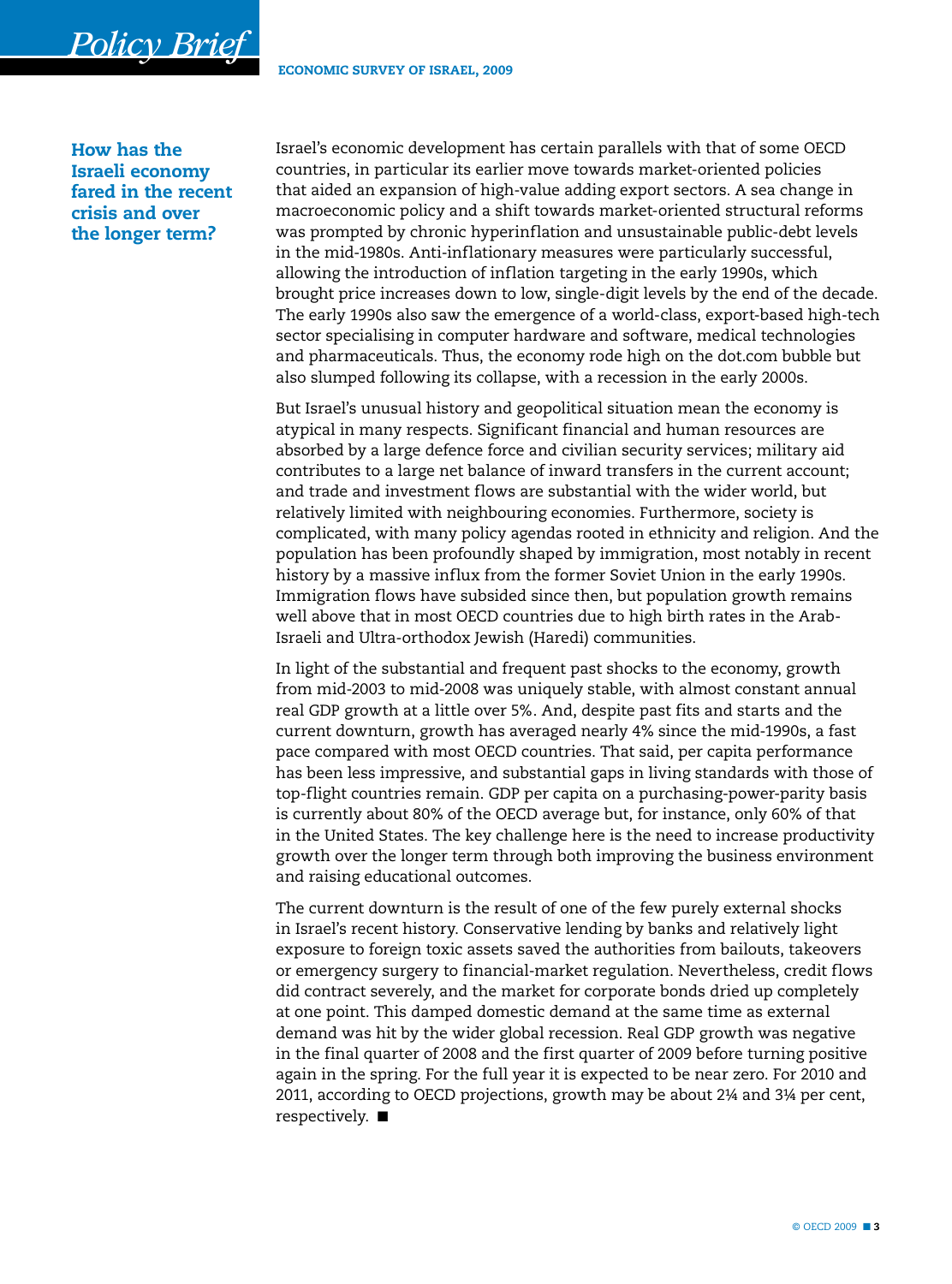## Were the policy responses to the crisis appropriate?

<span id="page-3-0"></span> *Policy Brief*

Following the deepening of global financial problems in September 2008, the Bank of Israel cut its policy rate aggressively. As with many OECD central banks, more unconventional steps were also taken to ease liquidity, including quantitative easing through the purchase of government bonds and technical adjustments to the management of liquidity. The Bank has also responded boldly as the downturn has receded. In August 2009 it raised its policy rate from 0.5 to 0.75% (and did so again in November), a still expansionary stance. No OECD central bank had yet raised rates at that stage in the cycle. In recent months, inflation has been ramped up by one-off factors. However, there are no signs of significant *upcoming* inflationary pressure; yield differentials between indexed and non-indexed bonds indicate that expectations of inflation one year ahead are well within the Bank's target band of 1 to 3%. December-to-December inflation on OECD projections is expected to be 4.3% in 2009 and 2% in 2010 and 2011.

In addition, the government took several measures to assist the corporate bond market, and businesses and households more generally. Though individually helpful, these did not constitute a substantial fiscal boost to the economy. In the Israeli context this was sensible. Falling tax revenues have acted as a significant automatic stabiliser and have strained fiscal balances uncomfortably as it is. As elsewhere, the global financial crisis has prompted debate on the regulation and oversight of the financial sector. *Even though the current system has not shown itself to be obviously problematic, one useful change would be for the supervisory duties directly carried out from within the Ministry of Finance to be transferred to a more independent body;* such direct ministerial supervision is unusual.

Until 2008, the Bank had been following an orthodox approach of nonintervention in the foreign exchange market. In March that year it began pre-



*Note:* For technical reasons, these figures use Israel's official statistics, which include data relating to the Golan Heights, East Jerusalem and Israeli settlements in the West Bank.

1. Luxembourg and Turkey excluded.

*Source:* Central Bureau of Statistics and *OECD Outlook 86 Database*.

# Figure 1.

Israel's long-run growth compared WITH OECD COUNTRIES<sup>1</sup>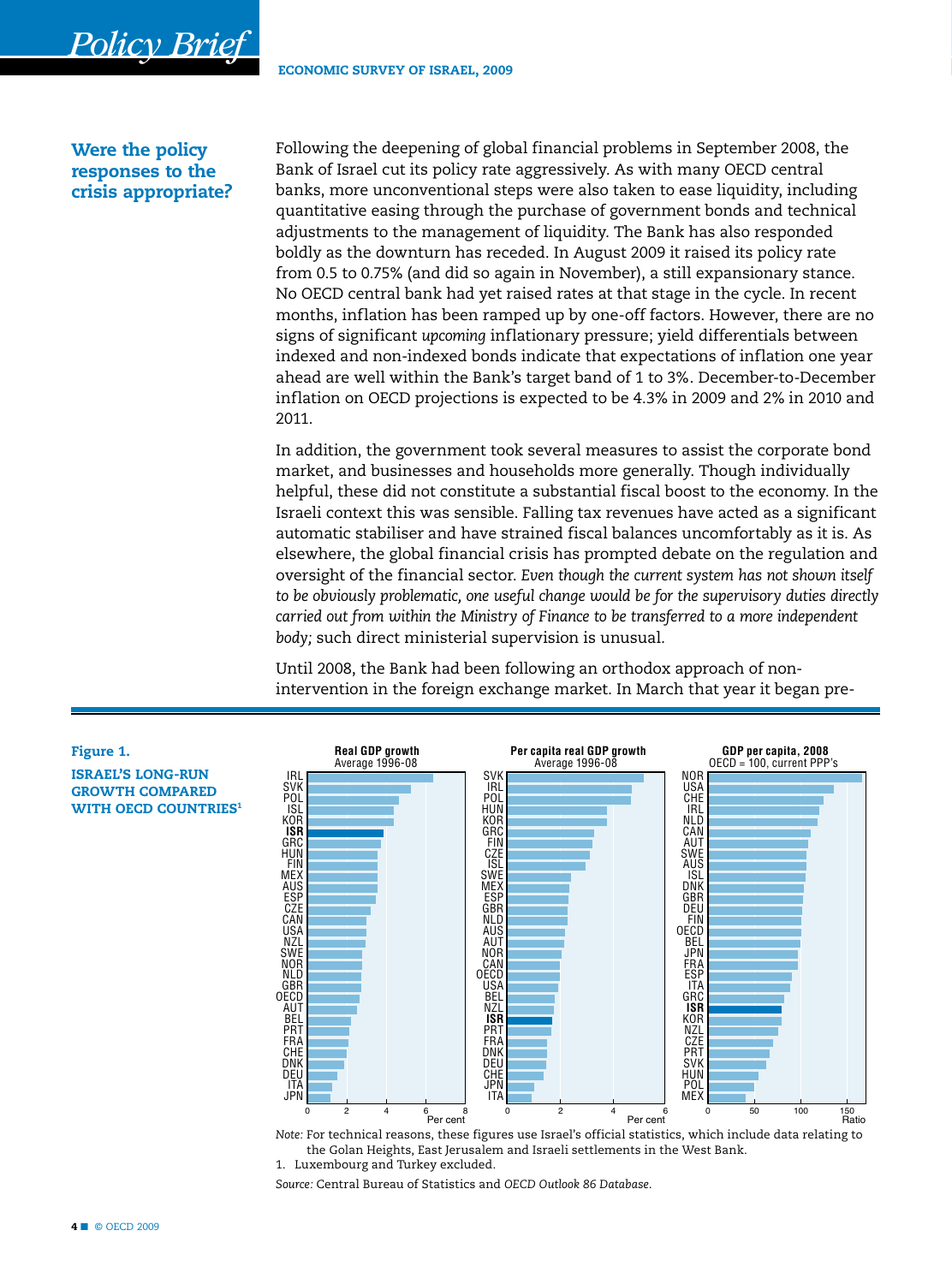<span id="page-4-0"></span>announced, daily foreign-currency purchases of a fixed amount on the grounds that the strong position of the shekel provided an ideal opportunity to build up low foreign-exchange reserves. But intervention continued after reserve targets were met, and the Bank's press releases increasingly referred to concerns about the level of the exchange rate. Regular interventions were stopped in early August 2009, but simultaneously the Bank announced a policy of *discretionary* intervention, and foreign-currency purchases have continued. Markets began to consider that there is a "dirty float" policy on the exchange rate and speculate as to what the Bank's intervention price is. In October the Bank attempted to clarify its position, stating that current conditions are considered exceptional and that the market is expected to return to a situation where intervention is only rarely required.

The build-up of international reserves proved useful, attenuating external vulnerabilities when concerns about the downturn were at their greatest. *However, reserves are now more than adequate, and hence a "clean float" should be readopted as soon as possible.* Although the intervention has not been incompatible with inflation targeting thus far, the risk that it becomes so is greater the longer it is sustained. To wit, the pick-up in economic activity is likely to prompt monetary tightening at some point and in these conditions continued heavy intervention would work against the policy-rate hikes and would thus damage transparency and credibility in policy. Other objections to sustained intervention are the opportunity cost of holding extra reserves and the risk of associated capital losses.

While Israel was among the first countries to adopt inflation targeting, it was never enshrined in law. Recently, the Bank of Israel and the Ministry of Finance reached final agreement on the details of useful new legislation governing the Bank. The draft law not only specifies inflation as the primary target of policy but also alters the conduct of policy. Most notably, policy-rate decisions will no longer be made solely by the governor but by majority vote in a new monetary committee. In addition, a board of directors will be appointed to manage the Bank. The Bank will retain its role of official advisor to the government on economic policy.  $\blacksquare$ 

### How should Israel's acute trade-offs in fiscal policy be tackled?

Trade-offs in fiscal policy between vital debt reduction, strong spending pressures and promised tax cuts have been heightened by the recent recession. Despite at times draconian past efforts at fiscal consolidation, the ratio of public debt to GDP has remained too high. The upswing to mid-2008 helped bring the ratio down to 78%. However, revenue losses incurred during the downturn are pushing it back up despite impressive efforts made to contain the deficit in the exceptional 2009-10 two-year budget. Central-government deficits are projected to turn out at around 5.5 and 5% of GDP for 2009 and 2010, respectively, and the debt-to-GDP ratio may reach 82% by the end of 2010. Substantial reduction in the debt ratio will require much lower deficits. Achieving this in 2011 may prove difficult because several temporary tax increases are scheduled to end. *Sustainable reductions in the deficit and debt need to be the central focus of fiscal policy.*

This is especially the case because the longer-term outlook for the public finances is mixed. Fiscal pressures due to population ageing are expected to be relatively mild by OECD benchmarks, due to favourable demographics and fairly light commitments to pensions, health care and long-term care from the public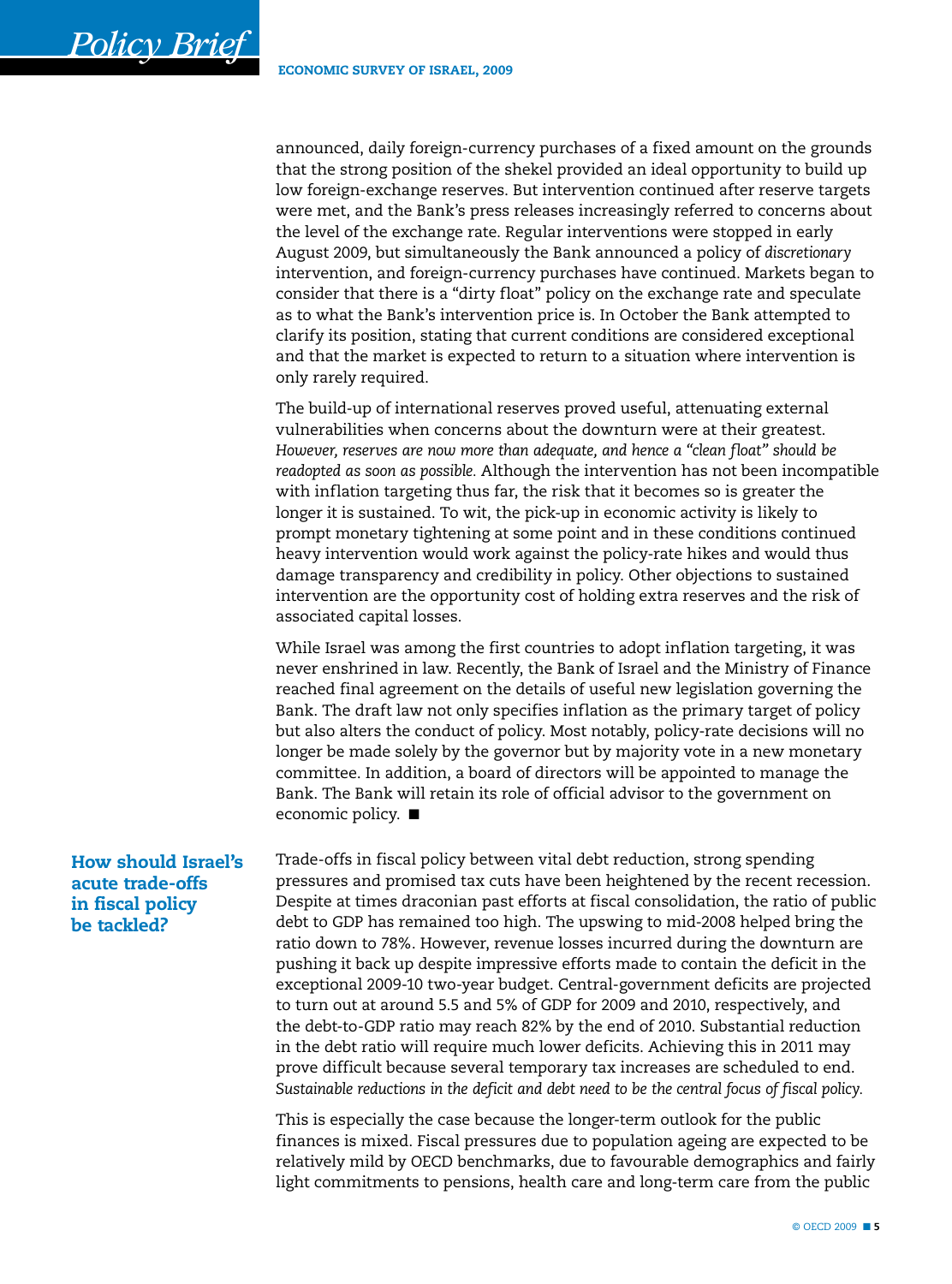purse. However, defence spending is several percentage points of GDP higher than most OECD countries'. And civilian spending as a share of GDP has already been whittled down to a relatively low level. Thus, much of the low-hanging fruit for cutbacks through efficiency gains or cuts in services and transfers has probably been picked, though there remains some room to cut back on bureaucracy in some areas. Indeed, the analysis of education and welfare policies in this *Survey* illustrates that progress in structural reform will most likely require an initial fiscal investment.

Cuts in the headline rates of corporate tax and the upper rates of personalincome tax are a central theme in the current government's policies, based on a belief that they significantly boost competitiveness and, in some quarters, that they are largely self-financing. However, while such tax cuts have beneficial effects on incentives, some caution is in order. Tax burdens are not the only concern of investors (who are also put off by red tape), nor are headline rates the only determinant of effective tax rates. Rate cuts are generally not selffinancing, and positive feedbacks on revenues are anyway neither immediate nor certain. Moreover, as mentioned, creating some budgetary headroom for structural reforms that would enhance competition and achieve social goals would be advantageous. Accordingly, a decision to go ahead with rate cuts in 2010 was surprising under the prevailing macroeconomic circumstances. However, in 2010 the cut will be smaller than originally planned, and the schedule of cuts for subsequent years was pushed out, which is welcome in light of the uncertain fiscal outlook for that year.

*Trade-offs in fiscal policy would be eased by making the recent temporary increase in the rate of VAT to 16.5% permanent. Also, the abolition of some VAT exemptions should be revisited,* notably those on some tourist services (including those for the town of Eilat) and for fruit and vegetables. This said, the continued imposition of high purchase tax on cars lacks strong justification. The schedule of rates has been recently adjusted to reflect environmental considerations, but the attractive revenue-raising properties of such taxation probably remain the primary motivation. *The environmental returns would be better sought by targeting car use (for instance, through more use of road pricing) rather than ownership. Increased revenues should also be sought by casting a wide net to weed out low-priority tax expenditures.* There is room for some cutback in the context of welfare policy (see below). And tax support for the "advanced training funds" (*Kranot Hishtalmut*), which encourage medium-term saving, makes little sense, especially as, despite the name, the savings can be used for a wide variety of purposes. Finally, international comparison suggests there is room for simplifying tax procedures.

While the current budgeting rule that limits real public spending increases to 1.7% per year has played an important and constructive role in fiscal control, *it should be replaced in the not-too-distant future*. Complexities and discretionary leeway in its application undermine its outward simplicity, and the rule makes little sense for the long term. With annual population growth also at around 1.7% and only marginal decline in prospect, increases in GDP per capita of any substance imply public spending as a share of GDP will be continually eroded. Any new rule should be simple, credible and robust. *The alternative rules currently being discussed that anchor spending increases to an explicit debt-to-GDP goal and accommodate cyclical considerations would certainly be an improvement.* "Top down" fiscal discipline should be augmented by other measures. Particular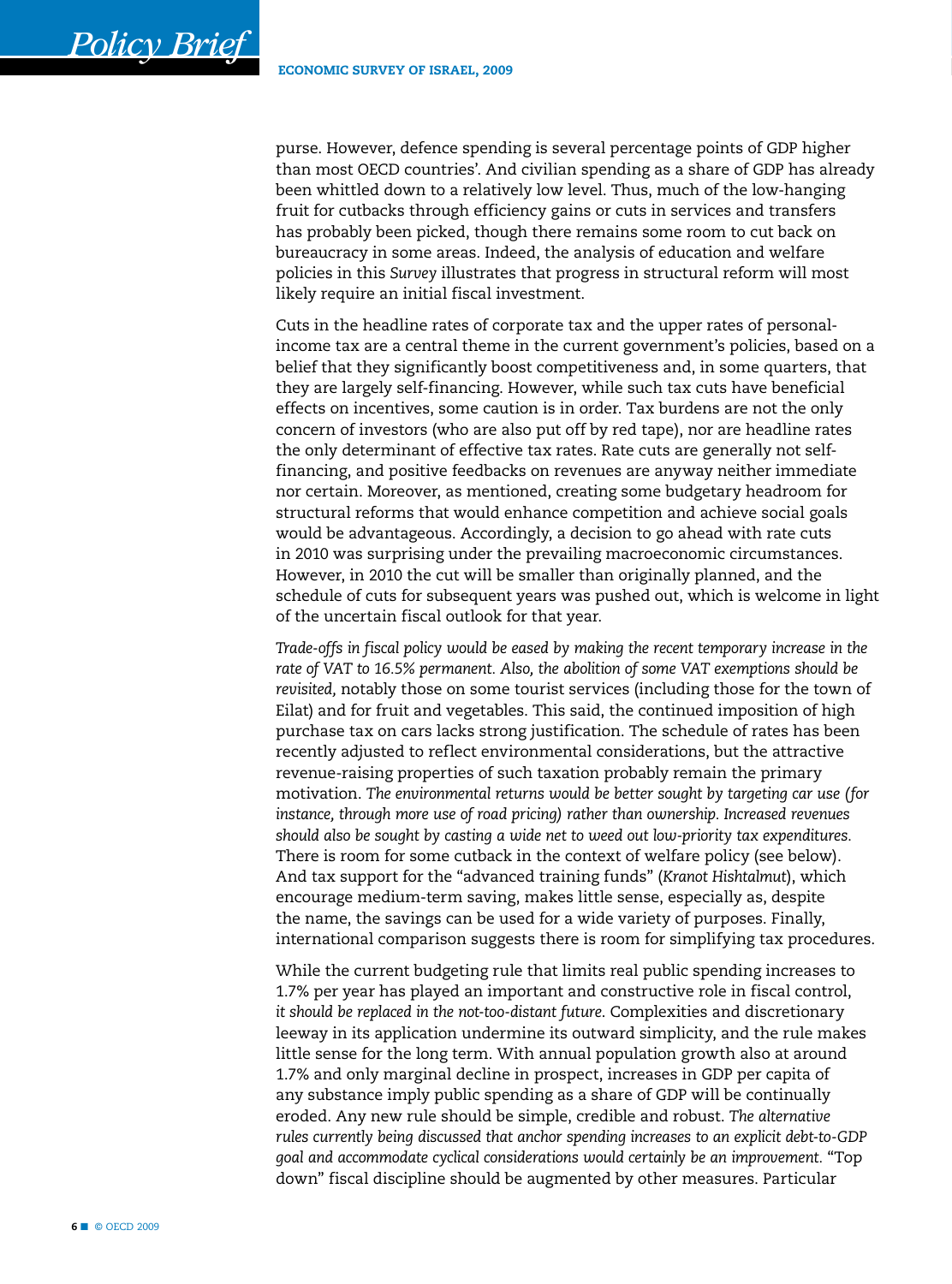consideration should be given to: requirements on spending ministries to submit more comprehensive multi-year spending plans; greater transparency in the budget material presented to the Knesset; and, obligatory periodic reporting on the long-term sustainability of public finances.

At present the Ministry of Finance not only has strong powers in directing aggregate fiscal policy, but it is also the progenitor of most economic reforms. In principle, a more even balance of expertise and influence across ministries may lend itself to better policymaking. On this basis, and with the budgeting reforms suggested above, line ministries ought to be given more leeway, for instance by cutting the number of budget lines. But caution is required. In the Israeli context the Ministry's powers are arguably a necessary foil to the idiosyncrasies of Israel's democratic system. Minor coalition parties are often relatively powerful because their Knesset seats are necessary to the government retaining office. In light of this, a more devolved structure might be more workable if a fiscal council were introduced, such as those in Austria, Sweden, Canada and the Netherlands, although other bodies already monitor public finances.  $\blacksquare$ 

## How can education policies help reduce poverty and increase human capital?

Figure 2. Poverty and employment rates in Israel and OECD

<span id="page-6-0"></span> *Policy Brief*

Despite the need for a tough fiscal regime, *Israel's deep socio-economic cleavages must be given due priority*. Just over 20% of households are below the relative poverty line compared with an OECD average of 11%. Poverty is concentrated among the 20% of the population who are Arab-Israelis whose poverty rate is around 50% and the (estimated) 8% who are Ultra-orthodox Jews whose poverty rate is around 60%. Both groups typically live and work in communities that are separate from the mainstream population and that are some distance from the core of economic activity. Both share the same immediate causes of poverty – low employment rates and large families – but the socio-economic backdrop differs enormously. Arab-Israeli poverty is fuelled by poor education feeding through to low-paid jobs for men and by cultural norms limiting learning and



*Note:* For technical reasons, these figures use Israel's official statistics, which include data relating to the Golan Heights, East Jerusalem and Israeli settlements in the West Bank.

- 1. The poverty rate used here represents the share of individuals with "equivalised" disposable income less than 50% of the median for the entire population where equivalisation is based on the OECD method of weighting household members according to the square root of household size (see Chapter 4). The values for 1998, 2000 and 2001 are interpolated. The reference years for the OECD poverty rates vary somewhat by country; the data points shown refer to the "mid-1990s", "around 2000" and the "mid-2000s".
- 2. Luxembourg excluded.

*Source:* National Institute of Israel; *OECD Social and Welfare Database*; *OECD Labour Force Statistics Database*.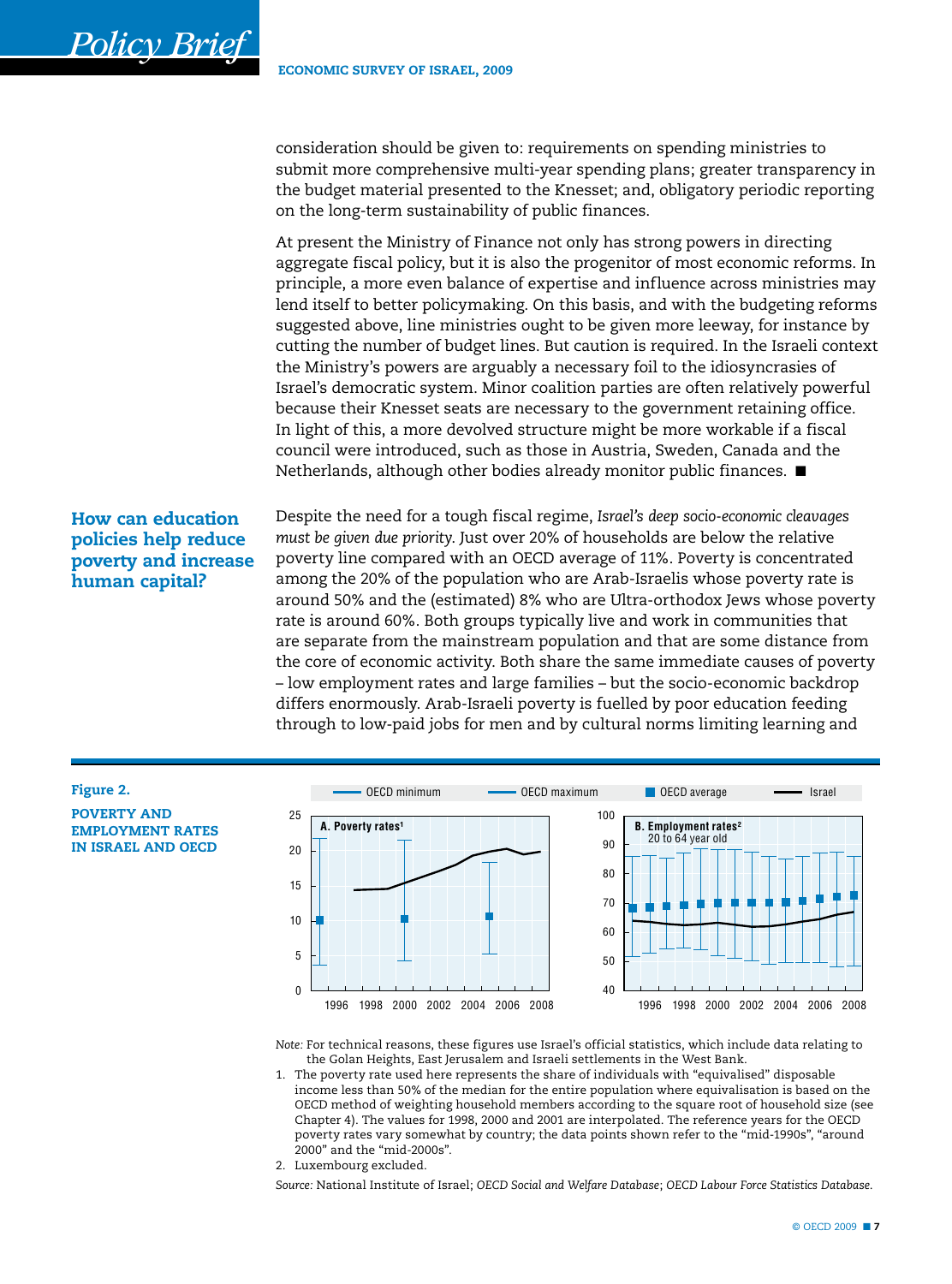work for women. In addition, the OECD's parallel review of Israel's labourmarket and social policies documents econometric evidence comparing wages and employment rates that points to discrimination against Arab-Israelis. In contrast, low material living standards among the highly insular Ultra-orthodox community stem more from choice than circumstance. The community puts a great emphasis on learning for men, but largely of a religious nature. Indeed, the majority of adult men devote their lives to full-time religious study, with substantial implications for living standards. As for women, a large percentage (over 95%) participate in final examinations in secular subjects although often using a different system of coursework and tests from that that used in mainstream education.

Unrealised educational potential and low employment rates represent not only hardship for those immediately concerned, but also untapped resources for the economy as a whole. Issues relating to these communities are core to many of the problems in education and labour-force participation discussed in Chapters 3 and 4 of this *Survey*. Work on solutions cannot wait. Rapid population growth means Arab-Israelis and Ultra-orthodox now account for over 45% of children currently starting primary school.

In some dimensions the education system has coped well, considering Israel's high population growth and socio-economic diversity. Indeed, tertiary attainment in the working-age population is remarkably high. However, there are deep concerns regarding Arab-Israeli and Haredi education streams, which are separate from the rest of the population's. In addition, the OECD's PISA study, along with other international tests, indicates that there is a much more widespread problem of weak skills in mathematics, reading and science among secondary-school students. To the extent that workplace training and tertiary programmes fail to offset this deficiency, skills and tertiary qualifications are, on average, weaker than in most OECD countries, putting at risk further expansion of high value-adding activities.

The "New Horizon" Deal struck between government and unions in primary and lower-secondary education moves in the right direction, particularly its introduction of additional classes for small groups of students. *In light of this, the obstacles that have prevented a similar deal with upper-secondary school teachers should be overcome in the revived negotiations underway.* Reforms outside the New Horizon Deal, many of which are in the process of implementation, are also admirable, in particular, the extension of compulsory education, caps on class sizes and the efforts to shift away from rote learning. However, the measures being taken suggest that further reforms to the system of final examinations (Bagrut) may be required. The new funding formula (the Strauss Index), which factors in the socio-economic characteristics of schools' catchment areas, is also welcome. *Budgetary arrangements should be altered so that the formula, or other similar funding strategies, are used more widely. Alternative pathways in the teaching profession should also be expanded.* A small-scale programme to bring professionals from other sectors, as well as other programmes to attract young teachers to the profession, reflect a promising approach and one which should be exploited further as a means of widening the pool of potential teachers and increasing flexibility in allocating teaching resources.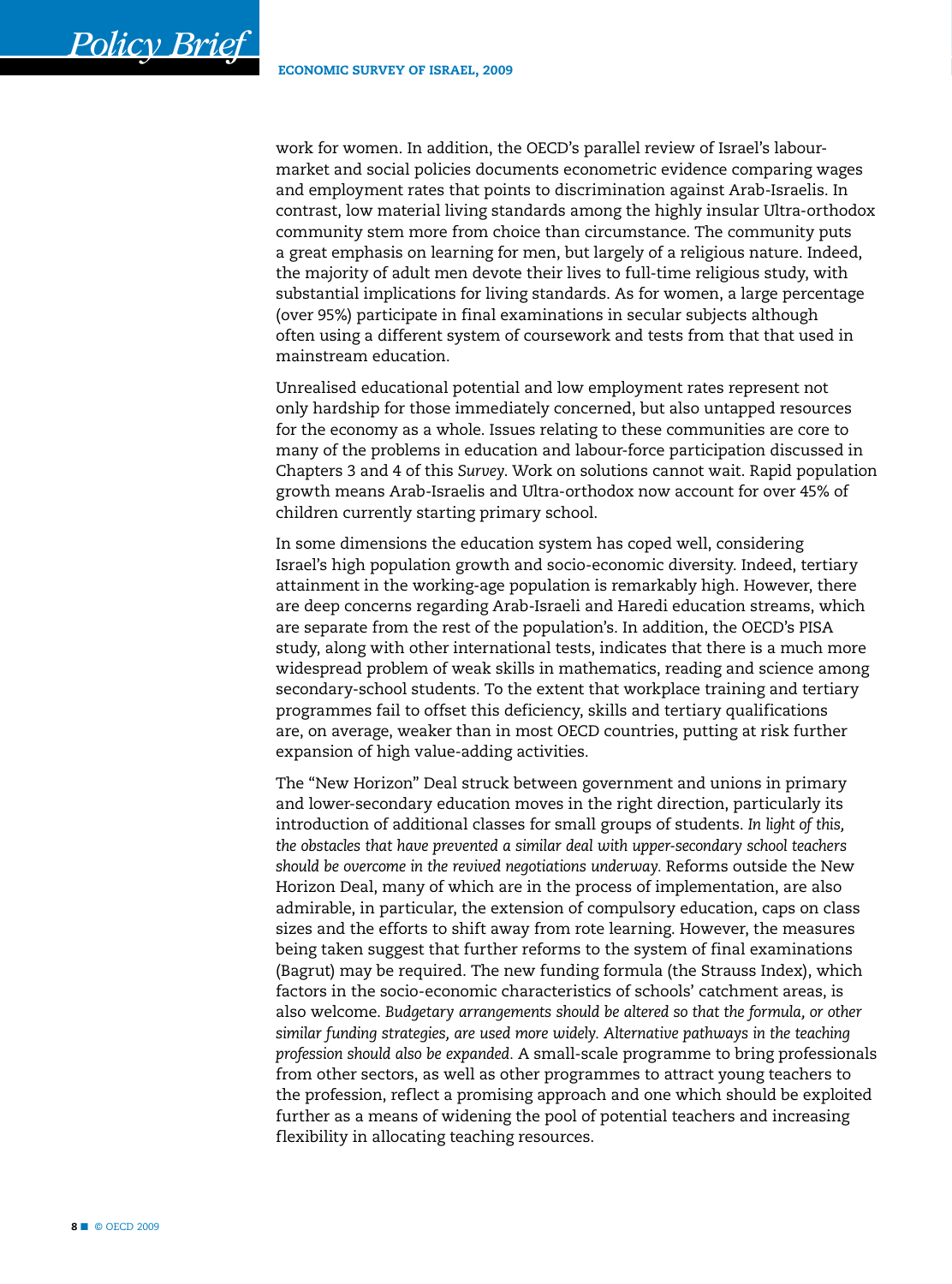*More strenuous efforts should be made to level the playing field for the Arab-Israeli population.* Despite the policy attention that has been paid to this issue, substantial gaps in educational inputs have remained, such as wide differences in average class size. *The various targeted programmes should be evaluated and, if necessary, reformed. In addition, more general reforms in education should put a high priority on reducing inequalities. Equity targets for inputs and outcomes should be adopted.*

For its part the Ultra-orthodox community needs to be encouraged to strengthen vocational skills in education as part of wider efforts for a more self-sufficient, and less poverty-ridden, balance between worship and work. With independence from mainstream state education, boys' schools often do not teach "secular" subjects such as mathematics and science. Girls' schools focus more on vocational skills, but early marriage and family life means education and job potential is often not fully realised. Despite this weak commitment to job-oriented skills, the state provides considerable funding for these schools. *Existing curriculum requirements on grants for teaching services in primary education need to be more stringently enforced. Similar conditions should be applied to secondary schools and other sources of state funding, such as infrastructure grants. Indeed, universal core curricula should be considered, which would apply to all schools whether or not they receive state funding.* In areas where schools choose not to accept the conditions for state funding, the budgetary savings could be used to subsidise optional out-of-school private-sector education and training.

Tertiary-level reform should be brought back on track following the aborted 2008 "Shochat" measures that would have linked increased state funding to a commitment from providers to raise tuition fees and adopt a range of structural changes. *The overhaul had many strengths and should be revived, preferably with deeper changes in some areas. In particular, providers should be allowed greater leeway in setting tuition fees. Similarly, bolder reforms to make staff pay more transparent and flexible ought to be made. As well, disadvantaged groups' access to tertiary education should be monitored and targeted measures adjusted as appropriate.* The Shochat Committee proposed bolstering loans and stipends to counter the increase in tuition fees: *indeed, no student should be denied access to higher education for financial reasons*. More generally, difficulties in implementing change suggest a need to strengthen government control over education policy in the tertiary sector. While the Ministry of Finance already plays a key role, the Ministry of Education does not, and the central body for tertiary education, the Council for Higher Education, has, at least in the past, represented mostly the interests of providers.  $\blacksquare$ 

Are welfare and labour-market policies on the right track?

<span id="page-8-0"></span> *Policy Brief*

For some years, a "welfare-to-work" approach similar to that in a number of OECD countries has been underway. *First,* contracted private-sector services are partially replacing the regular public employment service (PES) in job placement and in administration of the "employment test" required for income support. The Light for Employment Programme (familiarly known as the Wisconsin Programme) operates in four areas, and nationwide rollout is planned after further parametric adjustments. This is broadly welcome. *However, the PES's future role must be firmly established prior to rollout and should dovetail appropriately with contracted services. Also, an open mind to further adjustment of the Programme, post rollout, is imperative.* Significant uncertainties regarding the Programme's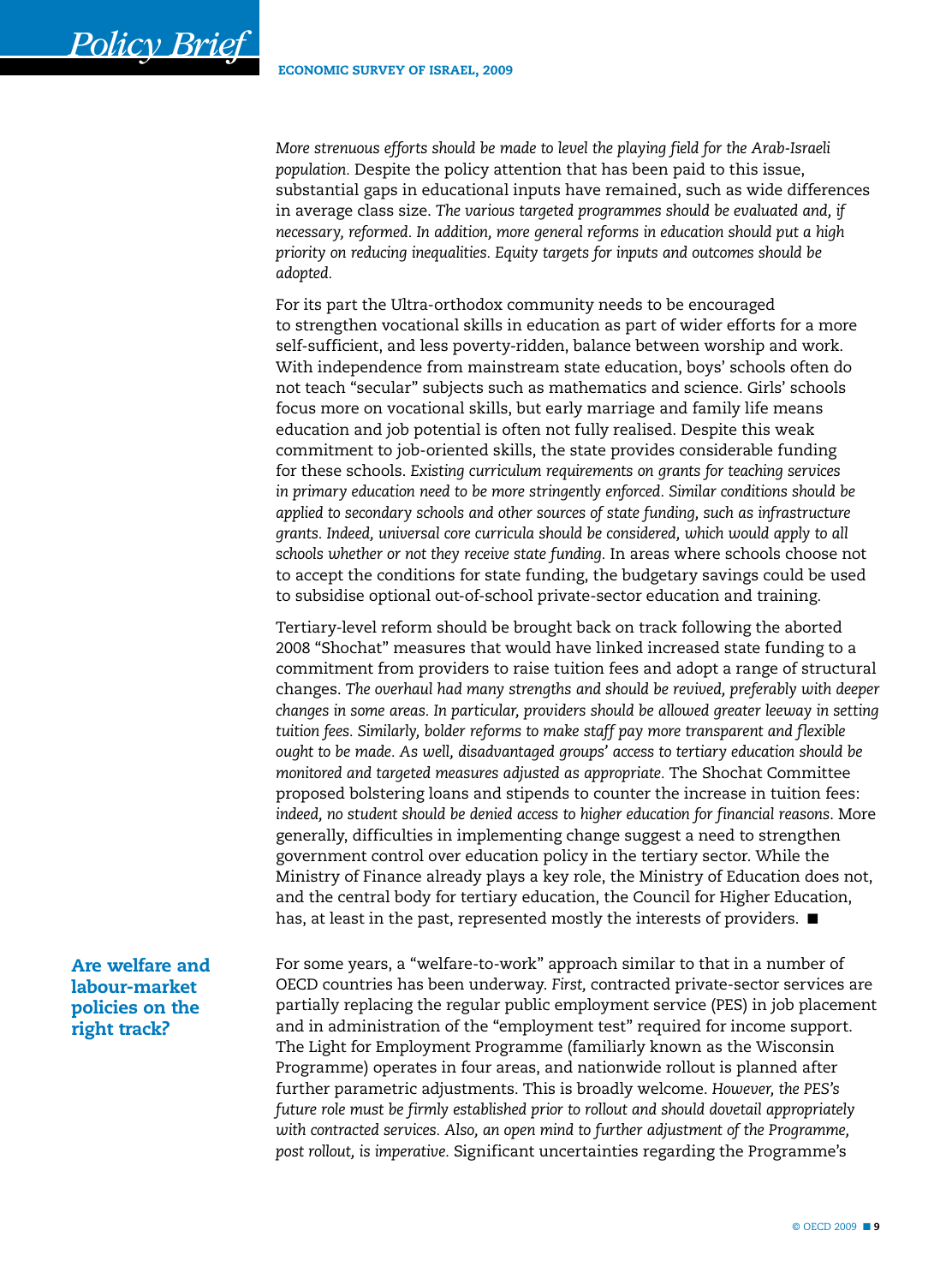effectiveness remain. *In particular, the lack of immediate competition between providers may prove to be a serious weakness. Second,* a small earned-income tax credit (EITC) is available in those areas where Light for Employment operates. Plans to expand this are also welcome. *Indeed, the credit should be increased, particularly if combined with other measures* (see below). That said, take-up so far has been limited and should be closely monitored. *Third,* admirable efforts are underway to help parents combine family and work through wider provision of daycare and early-childhood education. These include significant additional resources and requirements on municipalities in Arab-Israeli neighbourhoods to provide free services for three and four year-olds.

However, other measures should be taken to tighten the focus of policy on low-income households. As regards the level of cash benefits, *some increase in income support should be made*. If backed by Light for Employment and a more generous EITC, this could reduce poverty levels without excessively compromising work incentives. *At minimum, universal child allowances should not be increased more than is currently scheduled and preferably savings should be sought, for instance by wider application of the lower rates that currently apply only to children born after May 2003.*

*The coverage of income support also needs attention.* Large numbers of working-age and pension-age households below the poverty threshold are seemingly not eligible for income support. Excessively stringent conditions on car ownership should be reviewed and a general investigation of the coverage of welfare support conducted. Conversely, relatively rapid growth in the numbers receiving disability benefit is somewhat worrying. Initial processing and reviewing of benefit applications requires attention to curb inflows as a complementary move to the Laron Committee reforms that have made it easier for those already on disability benefit to work.

At the same time, there is room for savings in tax credits that primarily help middle- and upper-income earners. In particular, the introduction of mandatory second-pillar pension savings weakens the case for tax breaks on such savings. Also, standard credits on earnings could be reduced. However, on the grounds of equal treatment, the basic credit should be made the same for men and women, and those for children ought to be made claimable by either fathers or mothers (at present only the latter may do so).

*Tighter enforcement of labour regulation is required,* particularly as regards the minimum wage. Light application of the rules is notably contributing to employers' preference for non-Israeli workers in low-wage sectors, because these employees are typically more willing to accept below-minimum conditions. This said, the minimum is high in relation to the average market wage compared with OECD countries, risking negative employment effects, and *the ratio should be progressively reduced* over time in parallel with increased enforcement; there are better ways of ensuring workers a minimum standard of living (notably enhancing the EITC). Some sectors of the economy are dominated by non-Israeli workers under temporary work permits (around one quarter of which are cross-border workers; the remainder are from much further afield). *Measures to limit rent-taking in the permit system in these sectors should be taken.* For some years now it has been Israeli government policy to limit the number of permits given to temporary foreign workers so as to support wages at the low end of the earnings distribution.  $\blacksquare$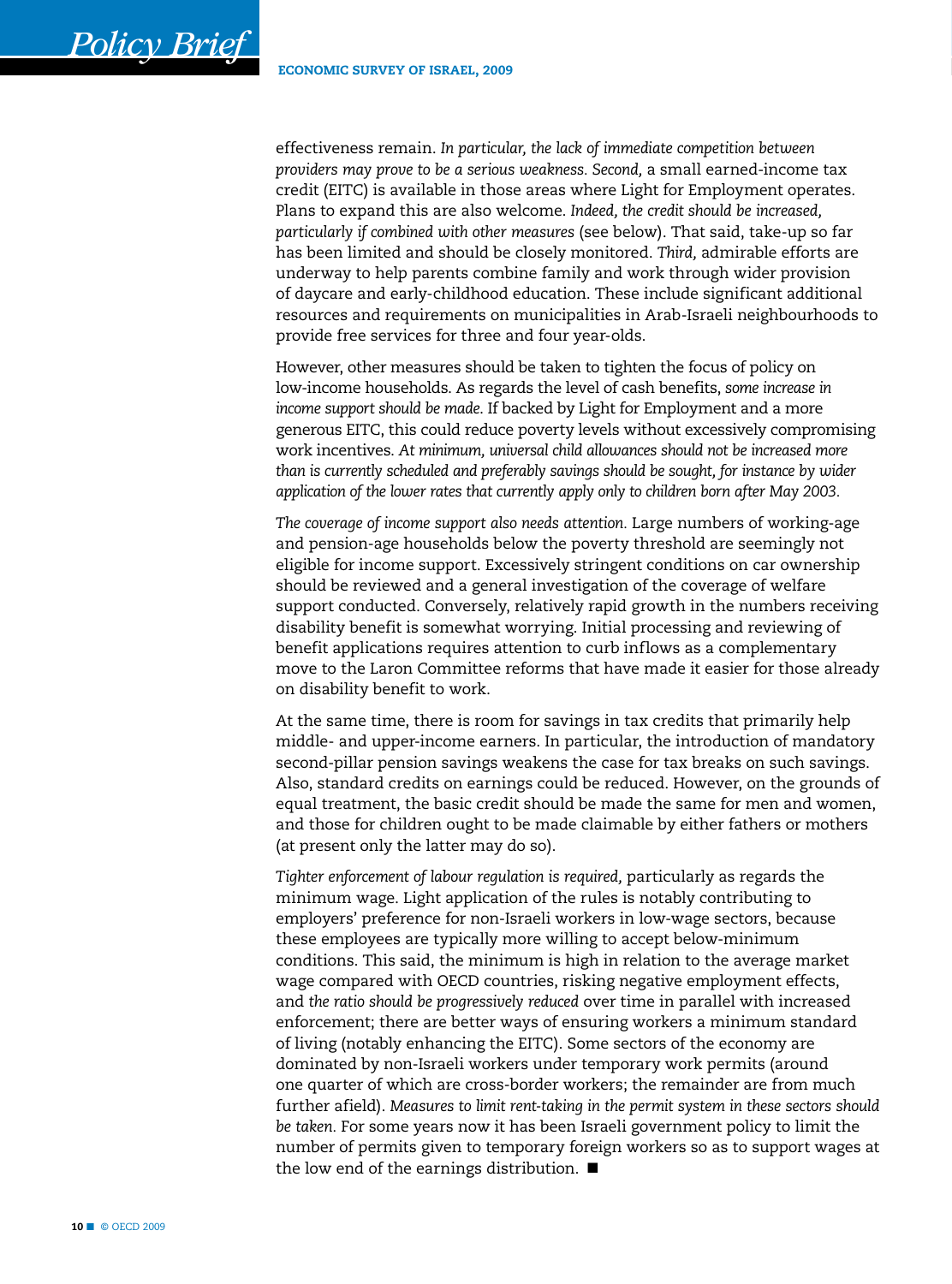Which dimensions of the business environment can be improved?

<span id="page-10-0"></span> *Policy Brief*

The business environment is broadly conducive to economic activity but could be further improved. The establishment of low inflation has been helpful, as have reductions in the overall "size" of government and concomitant cuts in tax rates. However, the longstanding presence of a large public debt may have been crowding out business investment, and the flaws in education and low employment rates are compromising the skill base. Also, the OECD's productmarket regulation indicators suggest firms face excessive red tape in setting up and running business operations. The government intends to make the process of licensing new firms faster and less costly. A recent land reform includes provisions giving some lease-holders the option of technically owning land (or apartments). This is welcome but is unlikely to have a significant impact on property markets. However, the same legislation also aims to reform the Israeli Land Authority, which may well cut red tape in some aspects of property development.

Government support to business is wide-ranging, with three principal themes: promoting large-scale greenfield investment, small- and medium-sized enterprises, and research and development. As elsewhere, the economic arguments for intervention rest on hard-to-measure spill-overs and externalities, and there are multiple options for intervention itself. In light of this, and as frequently recommended in reviews of OECD countries, *the authorities should ensure there are good processes for assessing, modifying, innovating, and where necessary, pruning programmes*.

Support for the agriculture sector remains substantial. Costs are held down by favourable water prices and access to cheap labour *via* the permit system for foreign and cross-border workers, though agreements have been reached that are reducing these supports. Revenues are notably supported by high seasonal import tariffs. *The menu of support should be reduced and made less distorting, for instance through reduction in support payments based on input use.*

Competition legislation and its enforcement by the competition authority (the Israeli Anti-Trust Authority) are in good shape. However, some areas of network-industry reform lag developments in many OECD countries. *In particular, the Israeli Electricity Corporation's stranglehold on production and distribution needs to be broken.* More generally, though privatisation has been substantial, strong powers have been retained through "golden shares" in some network companies and other enterprises. Also, there appears room to improve oversight in the telecommunications sector: at present there is no independent regulator. And there is ground to be covered in privatisation and exposure to competition in post, sea port and water services. Rapid increases in population and economic activity have generated problems in transport infrastructure, chiefly road congestion in major urban areas and poor public transport in peripheral areas. This will require continued policy attention.  $\blacksquare$ 

For further information For further information regarding this *Policy Brief*, please contact: Philip Hemmings, tel.: +33 1 45 24 76 69, e-mail: philip.hemmings@oecd.org, or Charlotte Moeser, tel.: +33 1 45 24 87 57, e-mail: charlotte.moeser@oecd.org.